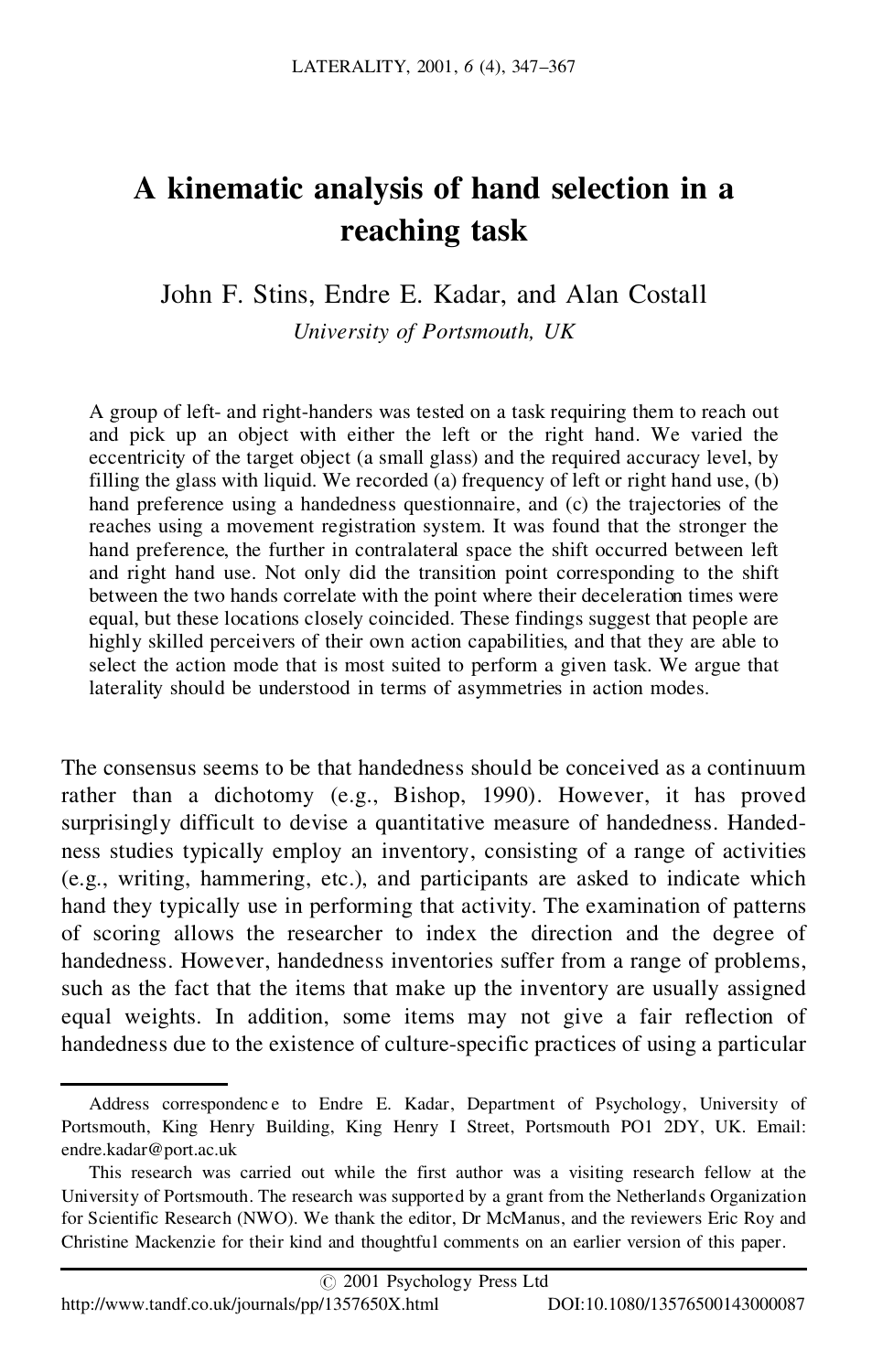hand for certain activities, such as writing (e.g., Calvert & Bishop, 1998; Guiard, 1988).

To overcome some of these problems, a number of recent studies have tried to devise a measure of handedness using a behavioural continuum (e.g., Bishop, Ross, Daniels, & Bright, 1996; Bryden, Pryde, & Roy, 1999; Bryden, Singh, Steenhuis, & Clarkson, 1994; Calvert & Bishop, 1998; Gabbard, Rabb, & Gentry, 1998). In these tasks the participant is typically required to select a hand to manipulate an object in ipsilateral or in contralateral space. The relative frequency of use of the right or left hand is then used to index the direction and the degree of handedness. For instance, in the study of Bryden et al. (1994), left handers and right-handers were asked to move a pair of small wooden pegs from one end of a long pegboard to the other end by ''leapfrogging'' the pegs in succession. The participants could shift between moving the pegs with one hand to moving the pegs with the other hand at any time it felt appropriate to do so. It was found that left-handers moved farther to the right of their body midline with the left hand to manipulate the pegs before switching to the alternate hand than did the right-handers. (The reverse pattern of results for the right-handers, however, was not statistically significant.) In addition, the Bryden et al. (1994) study found a strong positive correlation between performance on the long pegboard and scores on the Waterloo Handedness Inventory. Similar results were observed by Bishop et al. (1996) on her so-called Quantification of Hand Preference (QHP) task. Prior to the task, right-handed participants completed a 10-item version of the Edinburgh Handedness Inventory and, based on their scores, were classified as exclusive right-handers or as predominant right handers<sup>1</sup>. In the QHP task, participants were asked to pick up a card that could be in different spatial locations relative to the body midline. It was found that the farther the card from the midline, the greater the likelihood that the ipsilateral hand was used to pick it up. In addition, most participants used their right (dominant) hand more often than their non-dominant hand, so as to pick up cards that were in their left (contralateral) hemispace. Moreover, the relative frequency with which a hand was selected appeared to be a function of the degree of hand preference, in that the exclusive right-handers used their right hand more often to pick up a card than the predominant right-handers. As a final example, Calvert and Bishop (1998), obtained a comparable pattern of results on the QHP task using exclusive and predominant left- and right-handers. Taken together, these studies demonstrate that the spatial location of the target object and the handedness of the actor are fundamental constraints on hand selection. Participants often select their preferred hand to reach across the body midline to manipulate objects in contralateral space, even though the use of their non-

<sup>&</sup>lt;sup>1</sup> Participants who said they used their right hand for all of the activities in the inventory were classified as exclusive right-handers, and those who said they used their right hand for most of the activities were classified as predominant right-handers.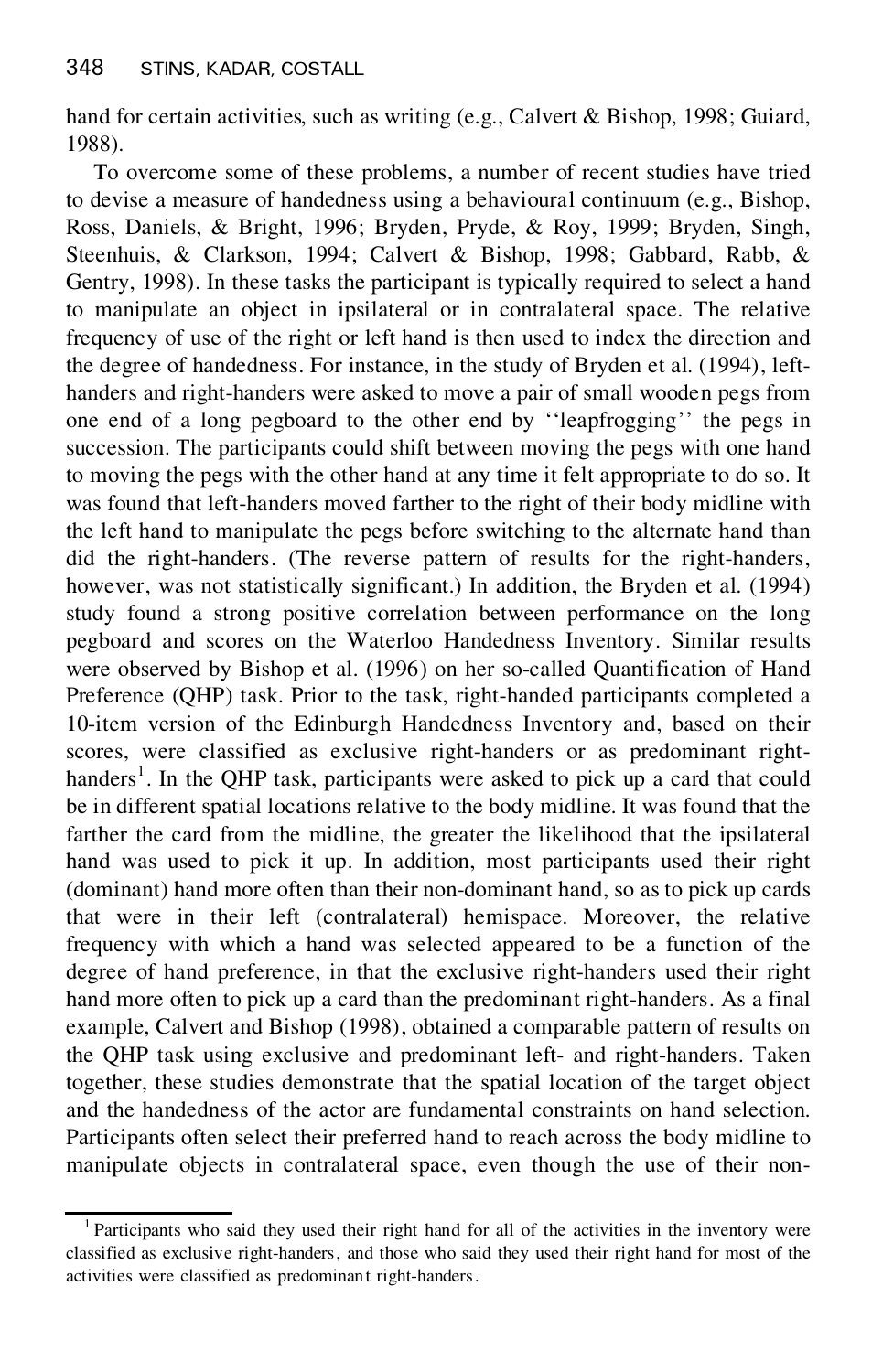preferred hand would involve a shorter distance of movement. Moreover, the relative frequency with which a hand is selected relates closely to handedness as assessed using a handedness questionnaire.

Although these studies have proved useful in distinguishing various subgroups of left- and right-handers, they have hardly addressed the question as to why people select one hand over the other in the first place. Recently, Bryden et al. (1999) have attempted to address this problem by investigating hand preference in relation to tasks of different complexity. Task complexity is a multidimensional problem and we believe it is more promising to investigate hand preference in terms of specific behavioural variables (e.g., speed, accuracy, etc). We hypothesise that choice of hand is a function of the level of accurate control that can be attained by the respective hands (see, for example, Bryden & Roy, 1999). We decided to test this hypothesis by examining the temporal evolution of reaching movements (i.e., their kinematics) when people select a hand to pick up an object placed in various locations. Students of motor control have examined numerous kinematic variables that might characterise goal directed arm movements, such as movement time, percentage of time spent accelerating or decelerating, peak velocity, end point variability, curvature of the hand path, etc. The variable that seems to best capture accuracy of movement is the amount of time spent decelerating. Ballistic hand movements in reaching tasks typically exhibit a more or less bell-shaped velocity profile (e.g., Bullock & Grossberg, 1988). However, as the accuracy demands increase, the velocity profile tends to become skewed due to a lengthening of the decelerative phase relative to the accelerative phase (e.g., Marteniuk et al., 1987; Steenbergen, Marteniuk, & Kalbfleisch, 1995; Van der Kamp & Steenbergen, 1999). If accuracy is a fundamental constraint in hand selection, we expect the deceleration times to systematically vary with frequency of hand use.

In the present experiment, participants faced an array of target objects (seven in total) spaced symmetrically to their left and right. The objects were small glasses, and participants had to select a hand to pick up a predesignated glass. Other things being equal, the symmetrical arrangement of object locations should give rise to equal use of both hands, with the transition from the predominant use of the right hand to the left hand occurring at the midline. However, in line with the studies referred to earlier (Bishop et al., 1996; Bryden et al. 1994; Calvert & Bishop, 1998), we expect hand preference to break the symmetry of the probability distribution of the hand selection scores, with the transition from predominant use of the preferred hand occurring in contralateral space rather than at the body midline. Moreover, we predict that the point of transition from the use of the preferred to the non-preferred hand will closely correspond to the location where the deceleration times for the preferred and non-preferred hands are equal.

In addition to object location and hand preference we also manipulated the level of accuracy required to perform the task. A relatively consistent finding in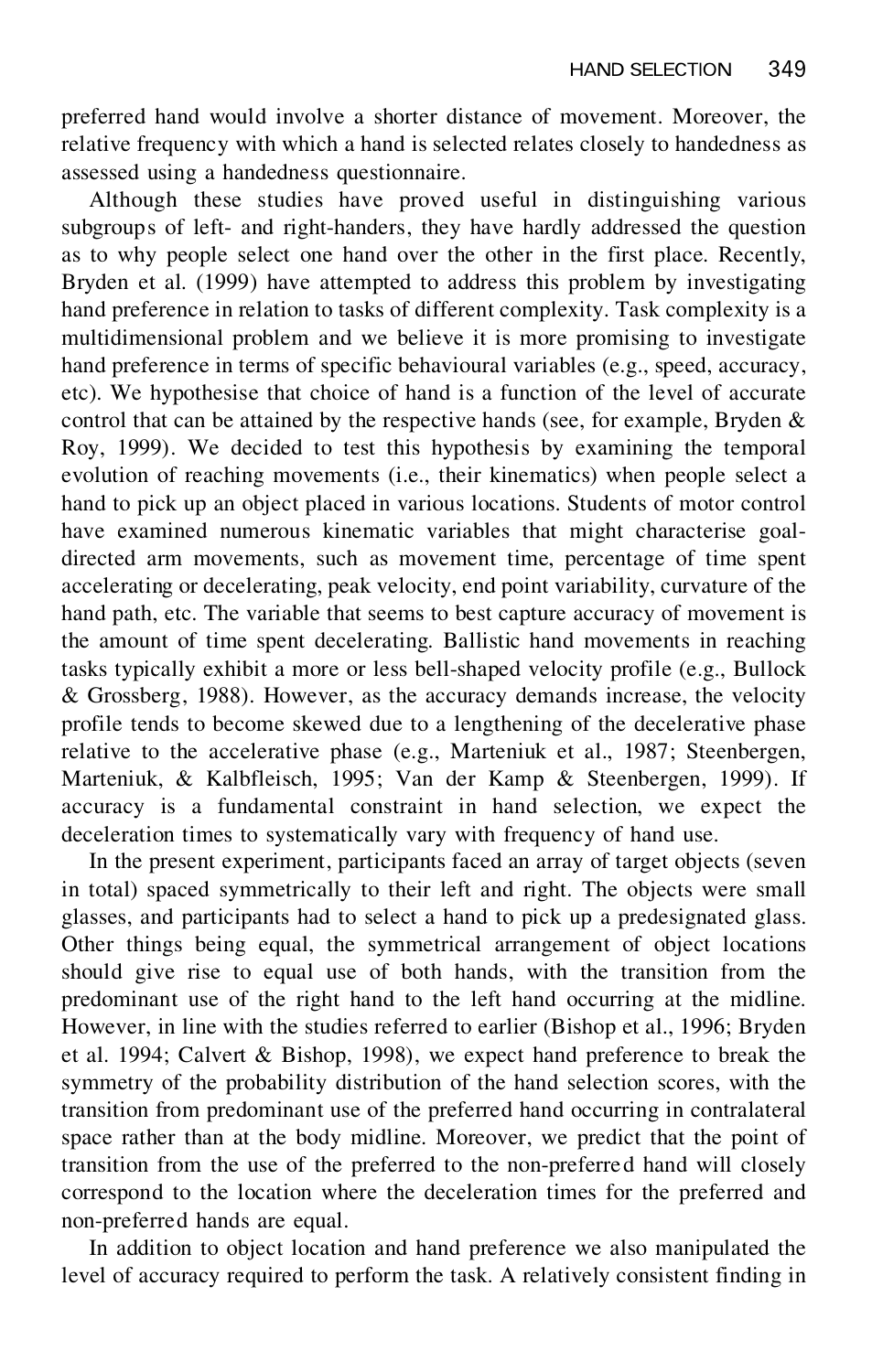the handedness literature is that hand differences are likely to be more marked when the performatory system is put under a certain amount of stress, such as tasks requiring tight spatial control (e.g., guiding a thread through the eye of a needle), or tight temporal control (e.g., rhythmic interlimb co-ordination at high frequencies, Treffner & Turvey, 1996). Although Bishop et al. (1996) did not provide a justification for their choice of target object, this is presumably why they asked their participants to pick up playing cards, as opposed to wooden cubes, say, because the former task involves a considerable level of accurate control, and hence should give rise to substantial differences between the hands. In our task, participants were presented with empty glasses and (in another condition) with glasses that were filled to the rim with liquid (cf Steenbergen et al., 1995). We predict that the added demands on accuracy of action when reaching to pick up a filled rather than an empty glass will not only lead to longer deceleration times, but will also cause the transition from the preferred to the non-preferred hand to occur further in contralateral space.

Finally, we tested to what extent these manifestations of handedness (frequency of hand use and movement kinematics) corresponded to scores on a handedness inventory.

# **METHOD**

# **Participants**

Seven self-professed right-handers (two males and five females) and seven self professed left-handers (two males and five females) participated in this experiment. Participants were undergraduate students at the University of Portsmouth, and were naive as to the purpose of the experiment. At the end of the experiment, all participants except Participant 4 filled out the Annett (1970) hand preference questionnaire.

# Apparatus and stimuli

Figure 1 shows a plan view of the experimental set-up. Participants were seated at a table (70 cm high, 122 cm wide, and 61 cm deep). Two small pieces of tape (the black squares in Figure 1) on the left and the right side of the table served as the starting positions of the left and right hands. The distance between the pieces was 72 cm. In front of the participant on the distal end of the table was a linear array of seven equidistant small round transparent glasses (the grey circles in Figure 1). The array of glasses was parallel to the line connecting the starting positions. The distance between the centres of the glasses was 12 cm. The distance between the starting position of the left hand and the extreme left glass (no. 1) was 33 cm, as was the distance between the right hand and the extreme right glass (no. 7). The middle glass (no. 4) was directly in line with the participant. The extreme left and right glasses could easily be reached by the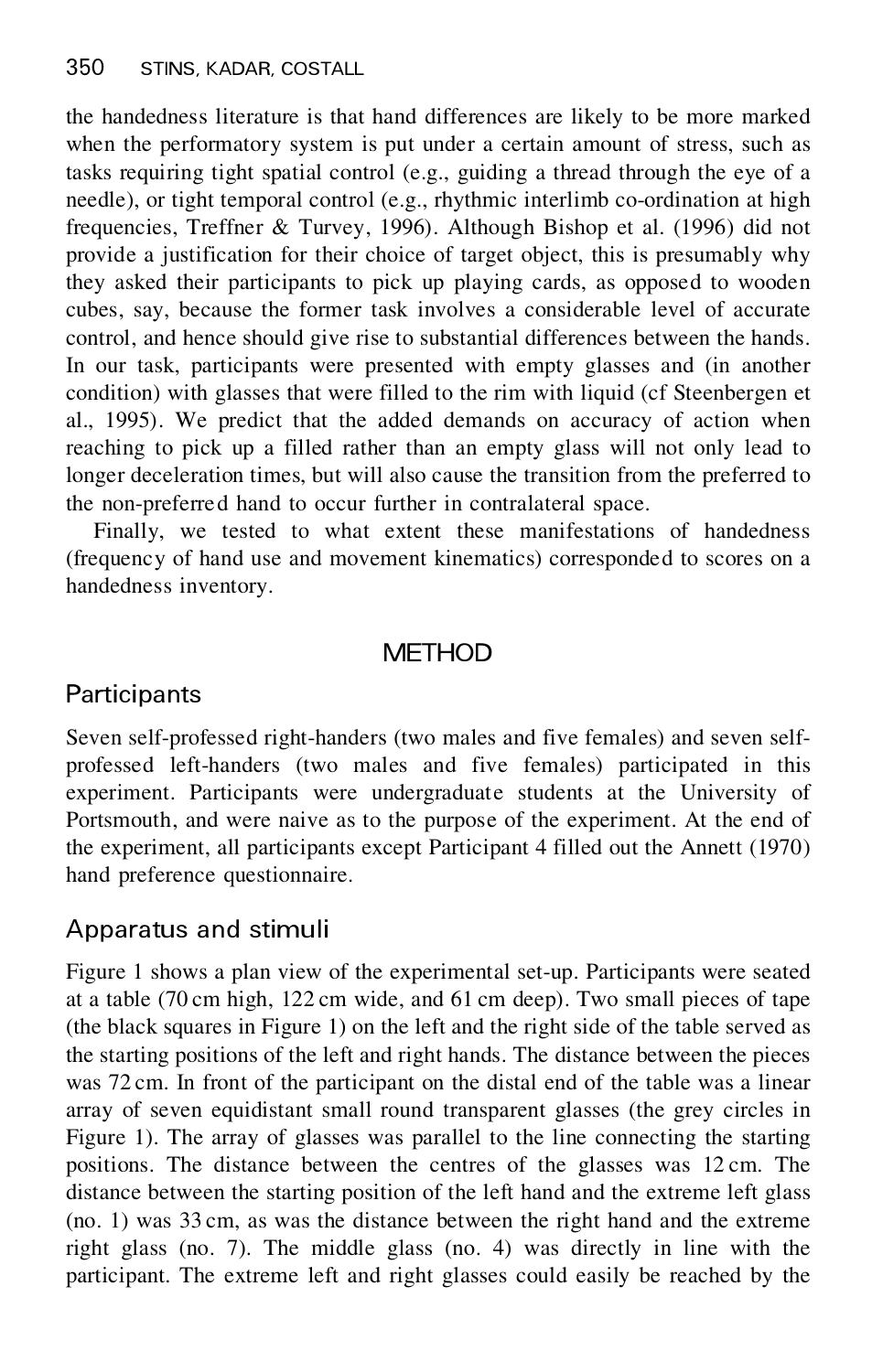

**Figure 1.** Plan view of the experimental set-up (not drawn to scale). Participants were seated at a table, with the fingertips of each hand resting on a small piece of tape (the black squares). A linear array of 7 glasses, each of which could serve as the target object, was in front of the participants. Two infra-red cameras recorded the reaching movements.

respective hands. However, a reach to the leftmost glass with the right hand (or vice versa) could only be accomplished by fully extending the arm, and leaning both sideways and forwards.

The glasses were 6.5 cm high and 4.5 cm wide. In one condition (see the Procedure section) all the glasses were empty, and in another condition all the glasses were filled with dark liquid (cold coffee). The empty glasses weighed 100 gm each, and the filled ones weighed 150 gm each. The position of each glass was marked by a square outline of white tape on the table. In addition, the numbers 1 to 7 were written on the table directly in front of the respective glasses.

Passive infra-red reflecting markers (1 cm diameter) were attached to the wrist of the left and the right hand. The position data of each of the markers were sampled at a frequency of 60 Hz by two infra-red cameras (MacReflex). The data were stored on a computer for off-line analysis.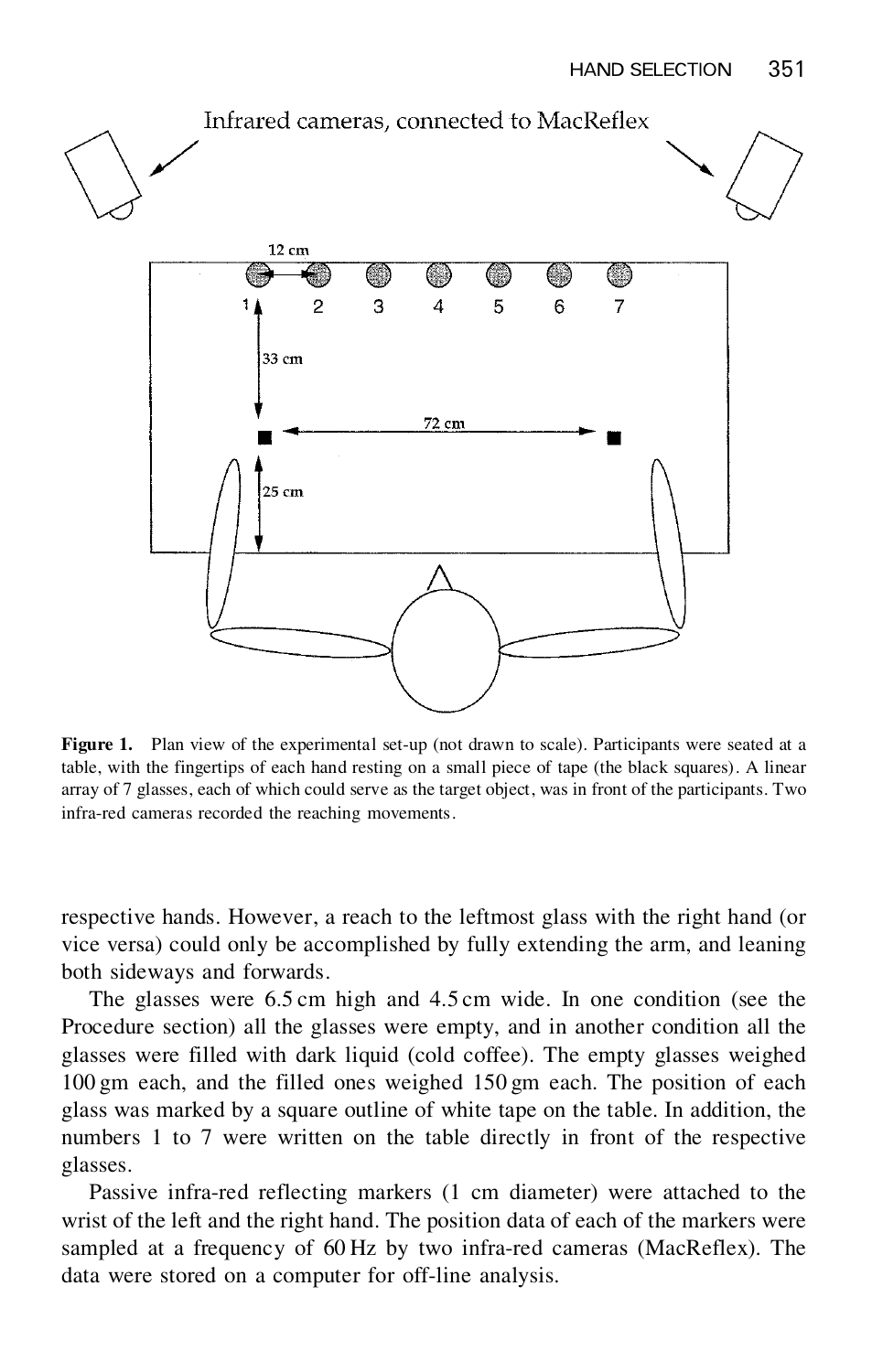The Annett (1970) questionnaire consists of 12 items. Each item asks which hand is habitually used to perform a certain activity, such as writing, throwing a ball, etc., and could be answered with L (left), R (right), or E (either). Details of the questionnaire can be found in the Appendix.

# Procedure and design

Prior to each trial, participants brought their hands to their respective starting positions, such that (a) the palms of the hands rested on the table, and (b) the fingertips rested on the pieces of tape that served as the starting positions (Figure 1). In each trial, participants had to select the left or right hand, move the hand to one of the seven glasses, grasp the glass, lift it up a few centimetres, put it down again, and finally bring the hand back to the starting position, after which the following trial started (cf. Zaal, Bootsma, & Van Wieringen, 1999). Participants were instructed to perform the entire movement sequence (reach, grasp, lift, put down, bring back) in a fast and fluent fashion. The grip pattern of the hand had to be such that the thumb contacted one side of the glass, and the fingers contacted the opposite side.

Prior to the experiment, participants received both written and verbal instructions. In addition, the required movement was demonstrated by the experimenter.

The experiment consisted of two tasks: a ''forced-choice task'' and a ''free choice task''. In the forced-choice task, participants were informed on each trial which glass (1 to 7) had to be picked up, and which of the hands had to be used. The experimenter called out a number (e.g., ''no. 3''), followed by a hand (e.g., "right"), which was a signal for the participant to pick up the designated glass with the instructed hand (in this case, glass no. 3 with the right hand). The start of each trial coincided with the experimenter pressing a key on the keyboard that initiated a 6-s automatic movement recording sequence, after which the next trial was initiated. The free-choice task was similar to the forced-choice task, except that now only a glass (e.g., "no. 7") but no hand was specified by the experimenter. Instead, participants were explicitly asked to select the hand they felt to be most comfortable to pick up the designated glass. In other words, they should, in each trial, let the relative comfort determine choice of hand.

In addition to the type of task (forced vs free) we also manipulated the level of accuracy. This was done by filling all glasses to the rim with dark brown liquid (cold coffee) within one block of trials, and simply leaving all the glasses empty in the other block of trials. Participants were instructed not to spill any liquid when picking up a filled glass. In fact, spillage turned out to be rare and limited to a few drops, so that the glass never had to be refilled. The experiment thus consisted of a total of four blocks: two blocks (forced vs free) with all the glasses empty and two blocks with all the glasses full. The order of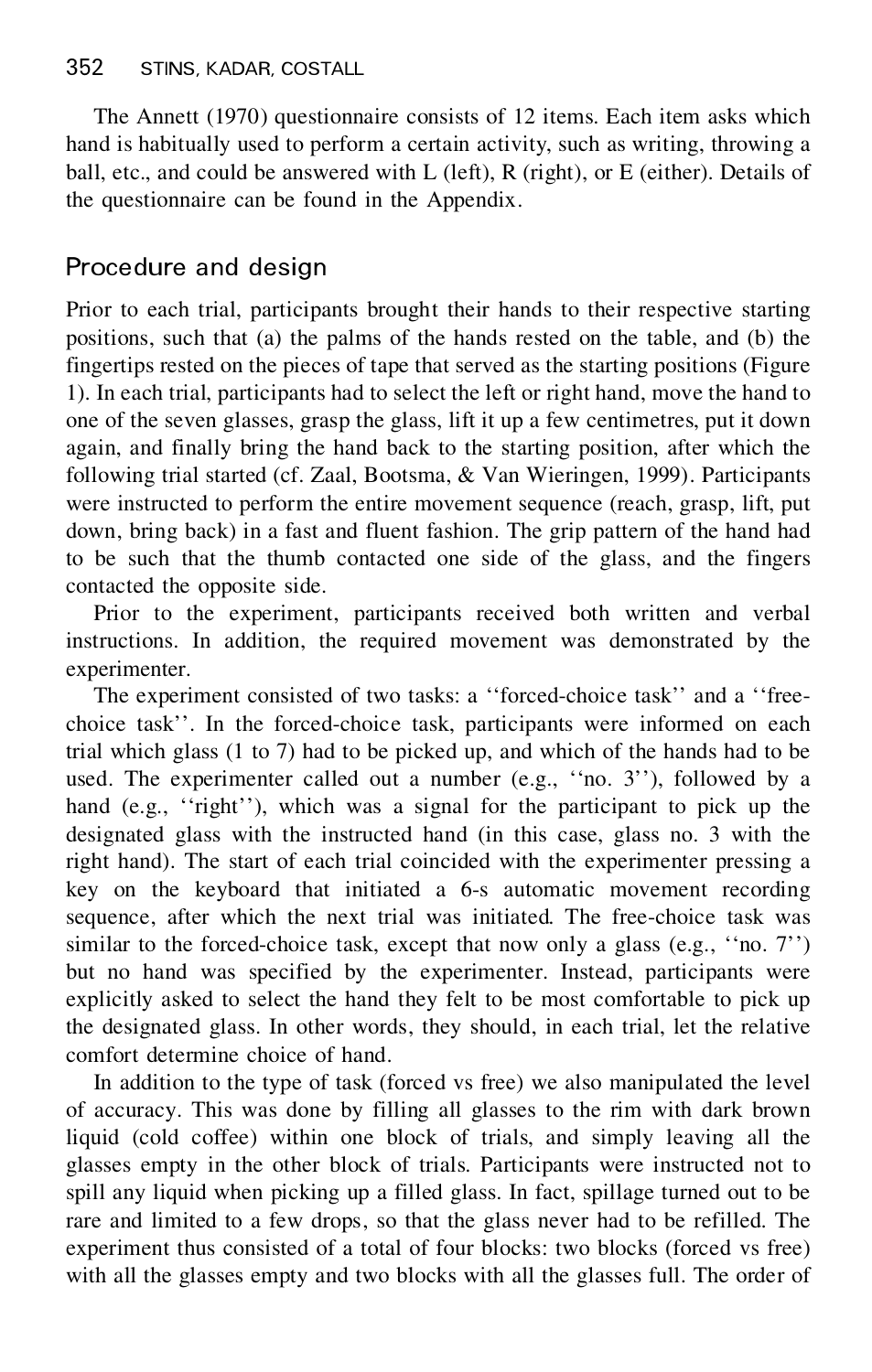the blocks was such that, given a full or empty glass, the first block was always the forced task, and the second block was always the free task. Half the participants started with the two blocks involving the full glass, followed by the blocks involving the empty glass. This order was reversed for the other participants. Each block was preceded by two to four practice trials that were not analysed.

The forced condition consisted of 56 trials; four repetitions of each combination of glass  $(1–7)$  and hand  $(\text{left/right})$  in a completely random order. The free condition consisted of 84 trials; 12 repetitions of each of the glasses, again in a completely random order. The entire experiment thus consisted of 280  $(2 \times 56 + 2 \times 84)$  trials, which took about an hour to complete.

#### Data analysis

First, the recorded data were converted to 3-D (x, y, and z) co-ordinates by the MacReflex software, and filtered using a three-point moving average. From these data we calculated the resultant velocities of the movements, and we derived a number of kinematic variables to characterise the movement pattern. In addition, we also determined for each trial the hand that had been used to pick up the object. This allowed us to calculate the point—in the free condition—at which a switch occurred from using the left to using the right hand.

For each trial we determined the movement time (MT), the amount of time spent accelerating (acceleration time; AT), and the amount of time spent decelerating (deceleration time; DT) for the transport phase of the movement. Movement time was simply the time difference between the onset of the reaching movement, and the end of the movement (i.e., the moment at which contact with the glass was made). The onset of the movement was defined as the first moment preceding the peak velocity at which the velocity exceeded 10 cm/s. The end of the movement was defined as the moment after the peak velocity at which the velocity profile reached its absolute minimum. We could not use a velocity criterion similar to the onset of the movement, because on some trials the hand did not come to a full stop when grasping and lifting up the glass, especially when the glass was empty. The acceleration time (AT) was simply the difference between the time to peak velocity and the onset time. Similarly, deceleration time (DT) was the difference between the end of the movement and the time to peak velocity.

It should be noted that, on some trials, the reflective marker was occluded from the camera during a number of samples, e.g., due to rotation of the wrist. The MacReflex software interpolated these missing data points using a cubic spline algorithm. If, however, the number of consecutive missing data points during the transport phase was larger than four, we decided not to analyse the kinematics of that particular trial.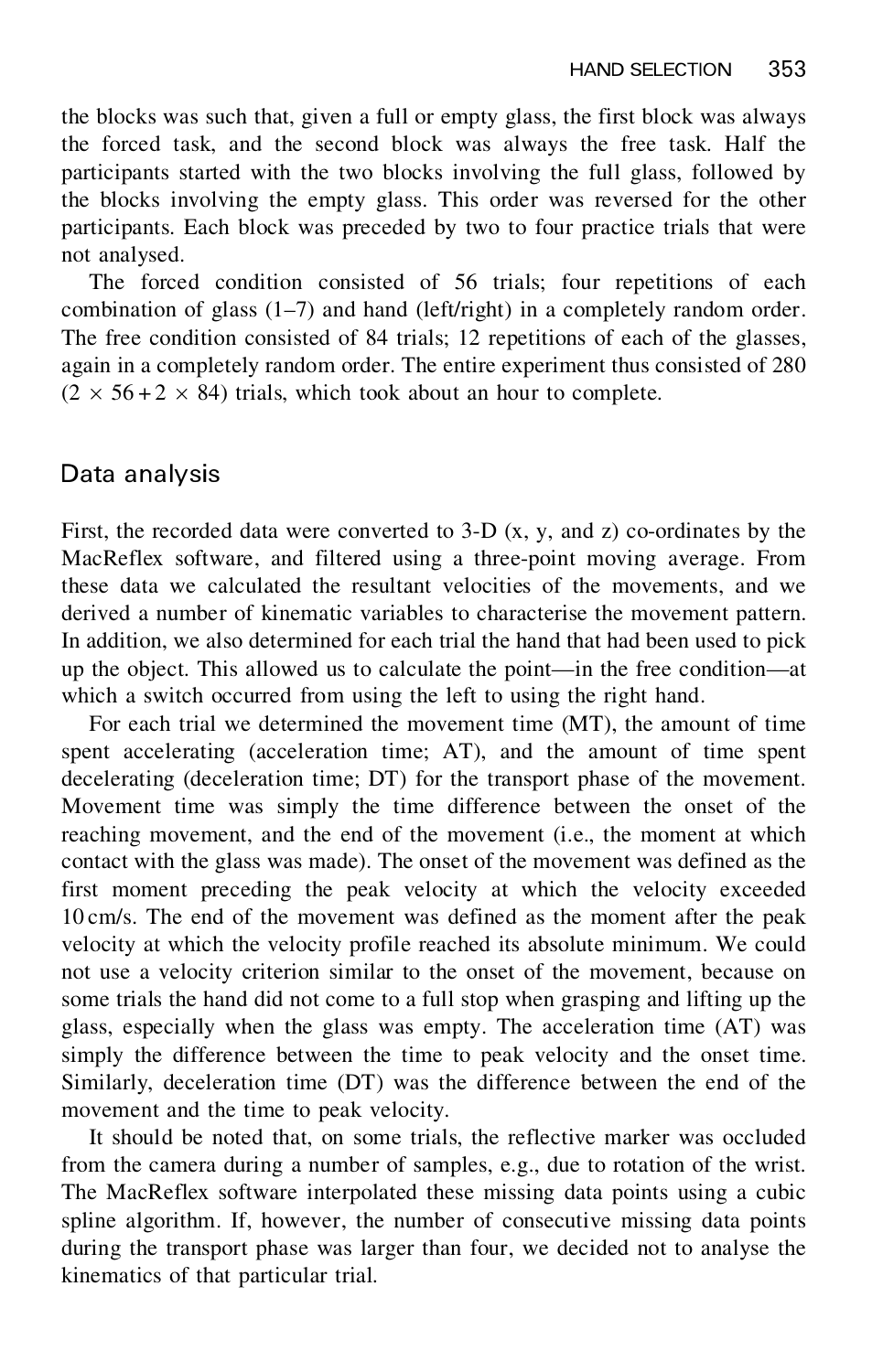## **RESULTS**

The following analyses begin by investigating how the hand selection scores, obtained in the free task, covaried with object location, degree of hand preference (as measured by the Annett Questionnaire), and the accuracy demands of the task (i.e. whether the container was empty or full). We then turn to the kinematic properties of the reaches performed in the forced task, and finally consider the main prediction of our study: that the point at which the preferred and non-preferred hands are used equally often coincides with the location where their deceleration times are equal.

## Hand selection analyses

The mean percentages of left-handed reaches as a function of the experimental conditions, averaged over left-handed and right-handed participants and trials, are shown in Figure 2. Note that a high incidence of left-handed reaches implies a low number of reaches with the right hand, and that a high incidence of right handed reaches implies a low number of reaches with the left hand<sup>2</sup>. From the figure it can be seen that most reaches directed at the leftmost glass (no. 1) were



**Figure 2.** Percentage of reaches performed with the left hand as a function of Object Position  $(1 -$ 7), and Glass (full vs empty), averaged over left-handed and right-handed participants. The point on the abscissa corresponding to where the 50% linecrosses the curve for each condition marks the point at which both hands were used equally often.

 $2$  An entirely equivalent way of presenting the data would be in terms of the percentage of reaches performed with the preferred hand. This amounts to simply flipping the graph for the right-handers around the 50% line.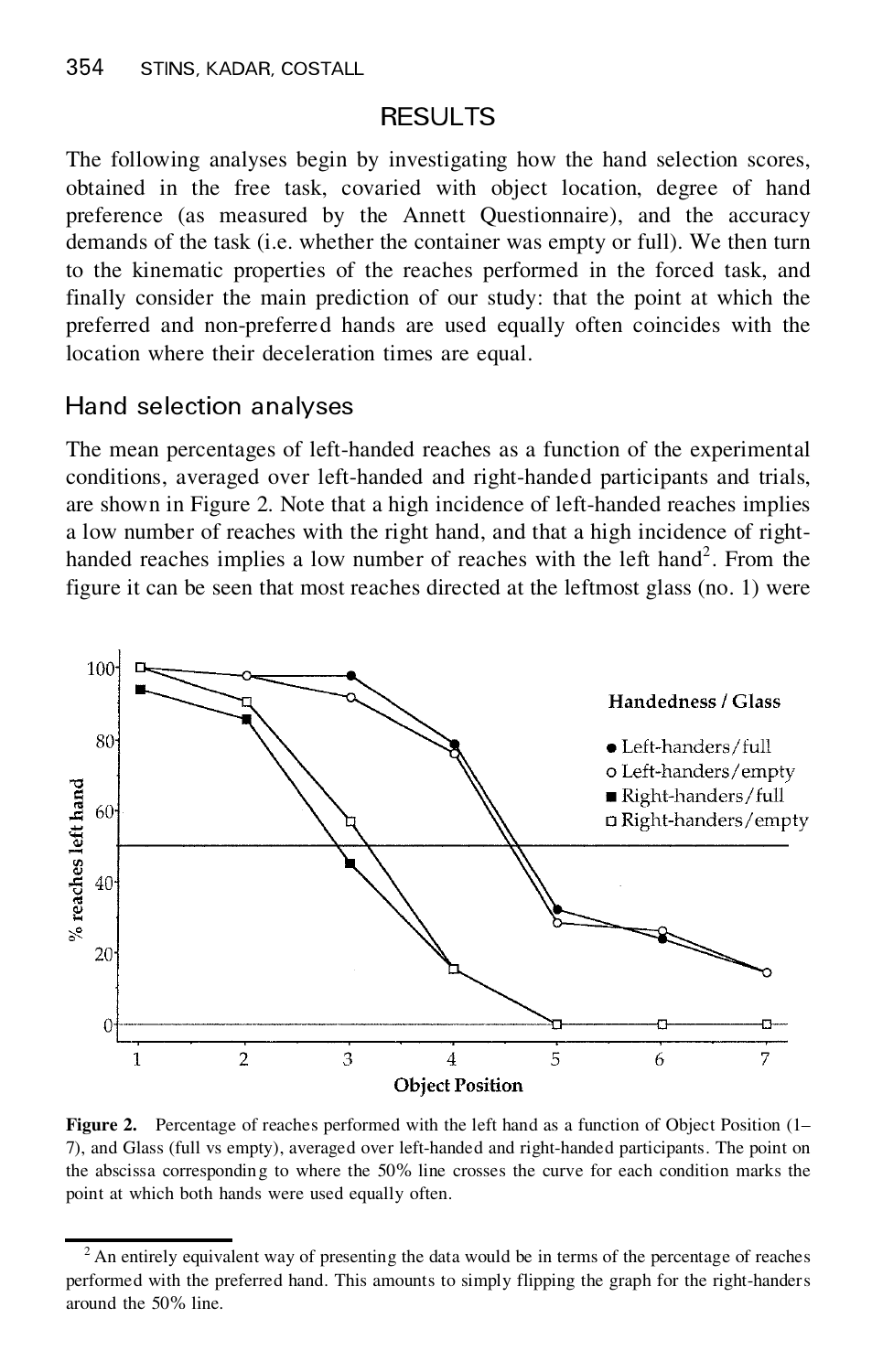performed with the left hand. Correspondingly, only a small percentage of reaches directed at the rightmost glass (no. 7) were performed with the left hand, which implies a high percentage of reaches with the right hand. In other words, most hand movements involved reaches in ipsilateral space. In addition, the figure shows an S-shaped curve for the left-handers that is clearly displaced to the right of the curve for the right-handers, which indicates that left-handed participants selected their left hand more often than right-handers.

In order to determine to what extent hand selection was affected by the experimental manipulations, we performed a three-factor ANOVA on the percentage of reaches performed with the left hand, with Glass (full vs empty), and Position  $(1–7)$  as within-subject factors, and Group (left-handers vs righthanders) as between-subjects factor. First, the main effect of Group was significant  $[F(1, 12) = 10.230, p < .01]$ , indicating that left-handers selected their left hand more often than the right-handers (63% vs 36%). In other words, both the left- and the right-handers selected their preferred hand about 63% of the time. Second, the main effect of Object Position was significant  $[F(6, 72) = 56.388, p < .001]$ , as was the Object Position–Group interaction  $[F(6, 72) = 3.913, p < .01]$ . The former effect simply reflects the increased likelihood of using the left hand as the to-be-grasped object is positioned more to the left. The latter effect indicates that choice of hand is a combined effect of handedness and the position of the object. As can be seen from Figure 2, the point on the abscissa corresponding to where the 50%line crosses the curves for the left-handers is to the right of the middle object (4), whereas the 50% line crosses the curves for the right-handers to the left of the middle object. In other words, both left- and right-handers tended to continue to operate their preferred hand in their contralateral body space.

Finally, the interaction of Glass and Group was marginally significant (*p* < .063). This effect indicates that there was a tendency to select the preferred hand slightly more often (about 2.3%) than the non-preferred hand when the glass was full rather than empty. In other words, participants tended to use their preferred hand somewhat more often when the task required a greater degree of accuracy.

Figure 3 shows for each participant (1–14) the number of reaches performed with the left hand. As can be seen from the graphs, the majority of participants showed a more or less gradual decline in the use of their left hand as a function of location, similar to the average data. However, the region in which both hands were used was limited (typically to three locations), and this pattern of gradual transition was violated by three of the participants; all left-handers. Participants 10 and 11 showed an abrupt transition from using the left to the right hand, in that the left hand was always used for glasses 1–4, and the right hand was always used for glasses 5–7. Participant 13 used her left hand on all trials. Thus, she never used her right hand in the experiment (neither for the full glasses, nor for the empty glasses). A post-experimental interview confirmed that this participant had clearly understood the instructions, and that she had no injury in her right hand.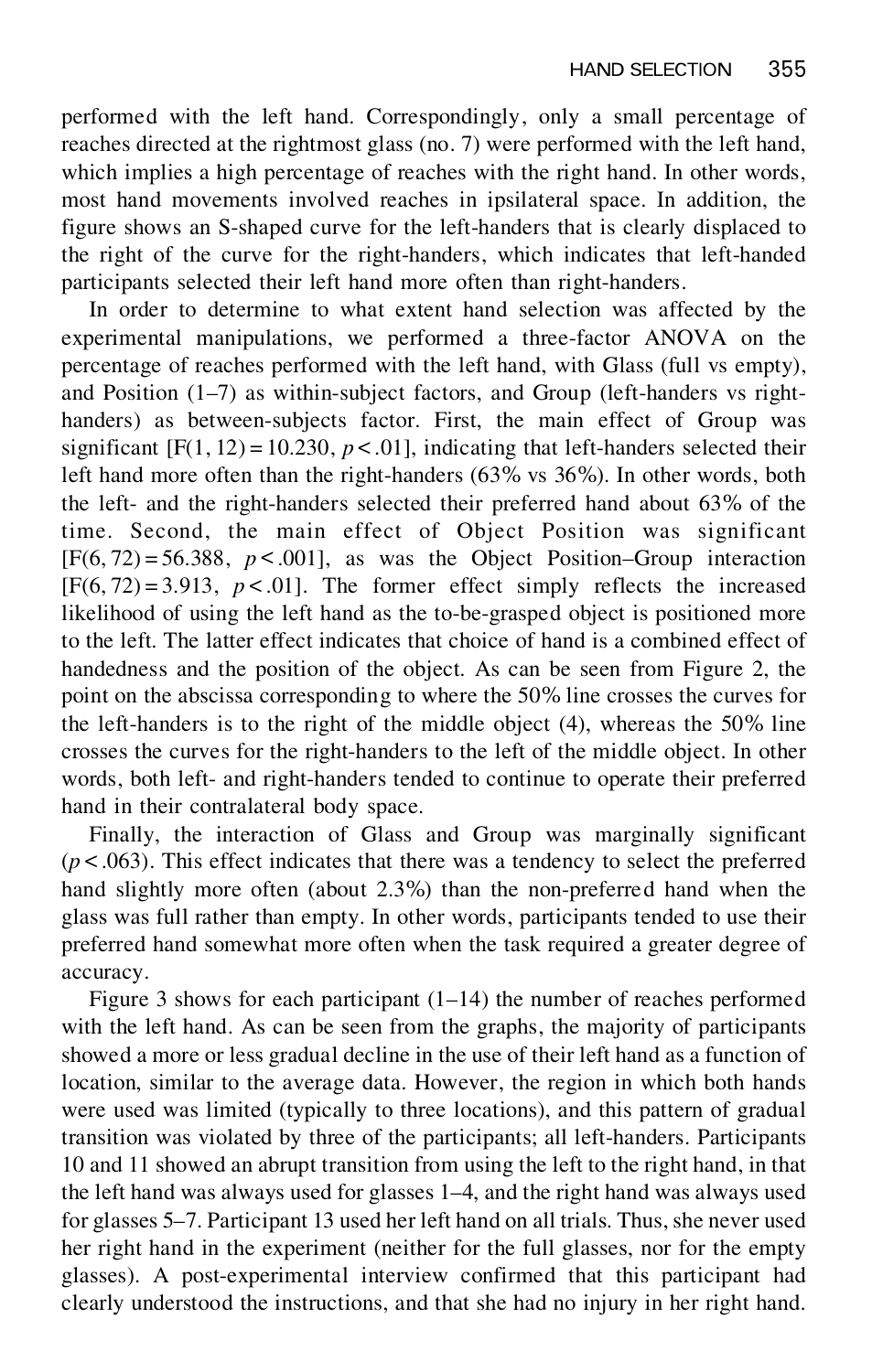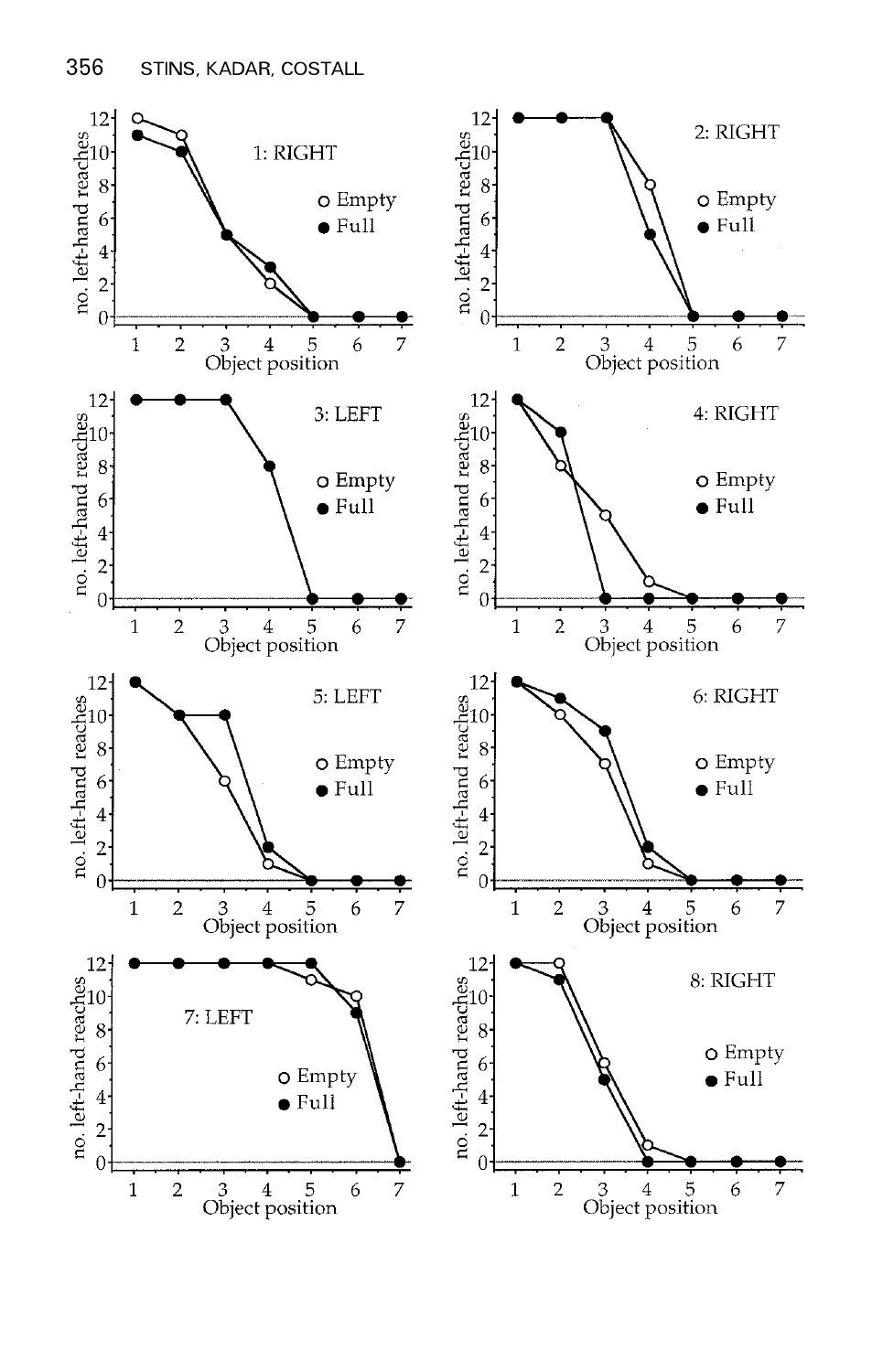

**Figure 3 (above and opposite).** Number of reaches performed with the left hand as a function of Object Position (1–7) and Glass (full vs empty), for each participant (1–14). The insets ''RIGHT'' and ''LEFT'' indicate the handedness of each participant. The open circles represent the empty glasses; the filled circles represent the filled glasses.

#### Hand preference analyses

All the participants in the study were self-professed right- or left-handers, and they indeed reported using their preferred hand for the majority of tasks covered in the Annett (1970) handedness questionnaire. For each participant, we determined their hand preference simply by assigning a score of  $-1, 0$ , or  $+1$  to each "Left", "Either", or "Right" answer, respectively, and subsequently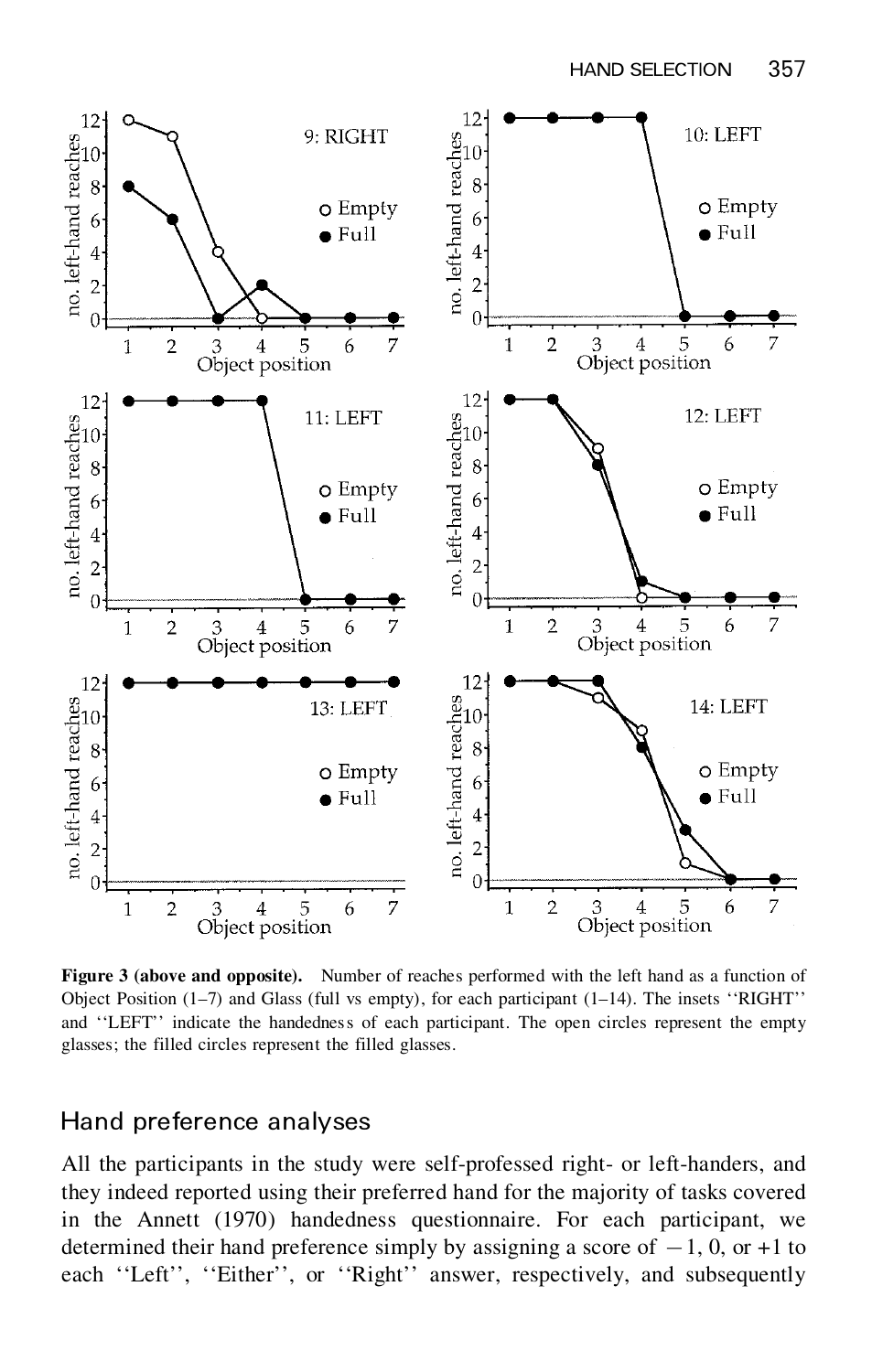adding the scores. The resulting sum could range from minus 12 (strong left hand preference) to plus 12 (strong right hand preference). Figure 4 shows, for each participant (except Participant 4), the percentage of reaches performed with the left hand as a function of hand preference.

As can be seen from the figure, the stronger the preference for a particular hand, the more often people tended to select their preferred hand in our reaching task. A *t*-test for correlations revealed that the  $R^2$  of .54 significantly differed from 0;  $t(11) = 3.59$ ,  $p < .005$  (one-tailed). However, this linear-looking relation should be treated with some caution. The figure shows that the scores obtained with left-handers were more variable than those obtained with the right-handers. This is in agreement with previous observations in the handedness literature, which suggest that the population of left-handers exhibits a less consistent pattern of hand preferences than the population of right-handers. For example, due to cultural pressures many left-handers have been trained to use their right hand for writing. As a result, the manual asymmetry observed in the population of left-handers is not simply a mirror reversal of the pattern shown by the right handers (e.g., Peters, 1990). These distributional characteristics of the hypothesised handedness continuum might cause difficulties in interpreting correlations obtained with left- and right-handers together (see also Steenhuis, 1996).

There is another sense in which hand preference as assessed with a questionnaire might be reflected in choice of hand, and that has to do with the ''abruptness'' of hand change. It might be the case that people who have



**Figure 4.** Percentage of reaches performed with the left hand as a function of hand preference as assessed with the Annett (1970) handedness questionnaire. The numbers 1 to 14 represent the individual participants.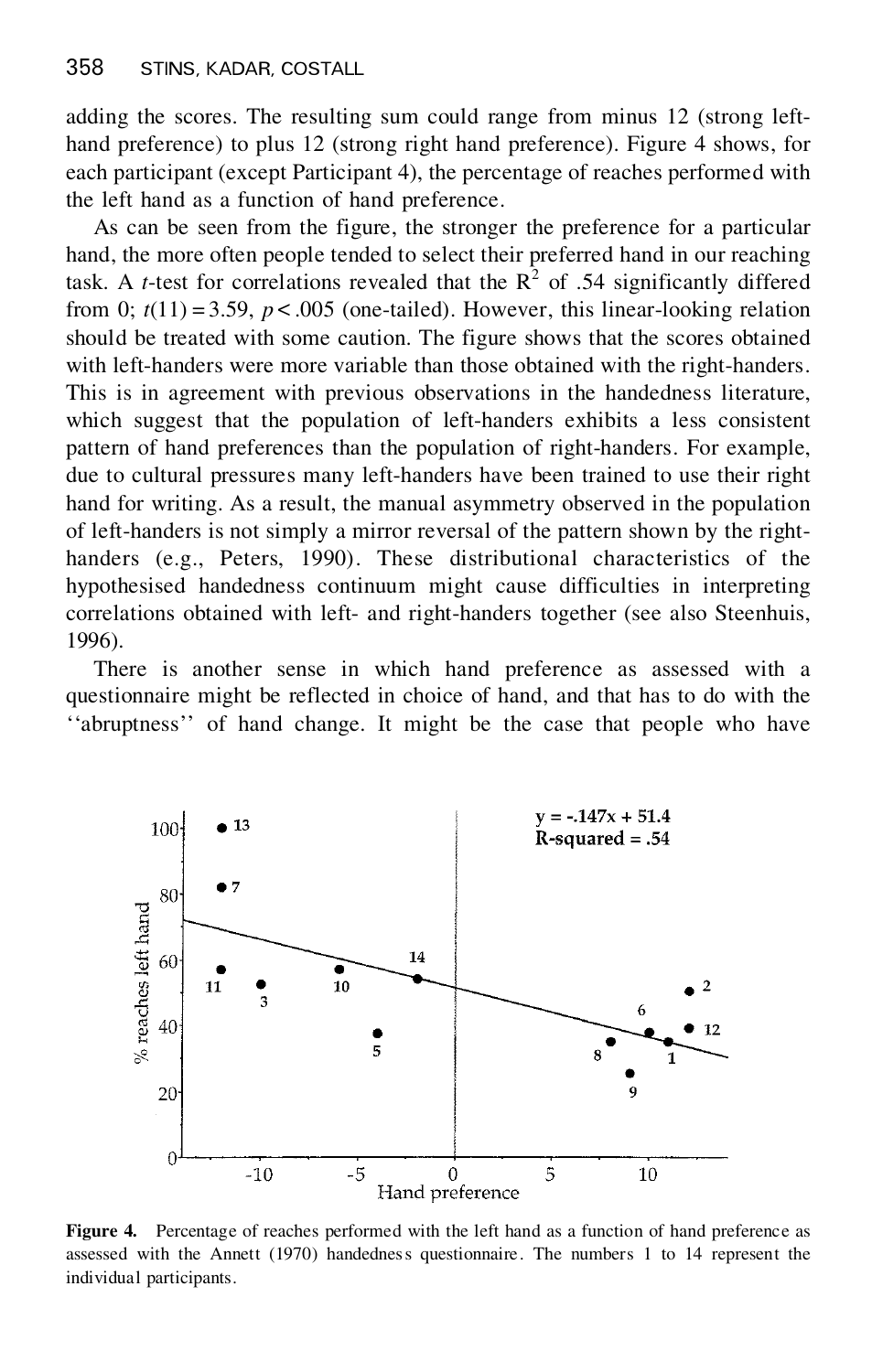extreme scores on a handedness questionnaire (i.e., those who are strongly lateralised) are also highly consistent in their choice of hand for picking up an object. In other words, strongly lateralised individuals are expected to have a sharp boundary between the workspaces of their respective hands (see, for example, Participants 10 and 11 in Figure 3). Alternatively, less strongly lateralised participants are expected to use both hands interchangeably for objects at a range of different places, i.e., the boundary between the workspaces of the hands is not so crisp (e.g., Participants 1 and 6 in Figure 3). If true, we expect to find a U-shaped relationship between the degree of hand preference and the abruptness of hand change. Hand preference was determined as in the previous analysis. Abruptness of hand change was determined as follows. We simply counted for each participant the number of occasions where both the left and the right hand were used to pick up the same glass. We then subtracted this value from 168 (the total number of reaches), to obtain our abruptness score. So, for example, Participant 2 in Figure 3 used both hands on four occasions to pick up the empty glass at position 4, and on five occasions to pick up the full glass at position 4. The glasses on other positions were always picked up by the same hand. Hence, this participant's abruptness score is  $159$   $[168 - (4+5)]$ .

The relationship between the degree of hand preference and the abruptness of hand change is shown for each participant (except Participant 4) in Figure 5. Our hypothesis of a U-shaped relationship between these variables seems to be confirmed; a second-order polynomial fit yielded an  $\mathbb{R}^2$  of .57. Thus, it seems to be the case that strongly lateralised left- and right-handers (e.g., Participant 11) are also consistent in their hand use, whereas less strongly lateralised individuals



**Figure 5.** Abruptness of hand change as a function of hand preference as assessed with the Annett (1970) handedness questionnaire. The numbers 1 to 14 represent the individual participants.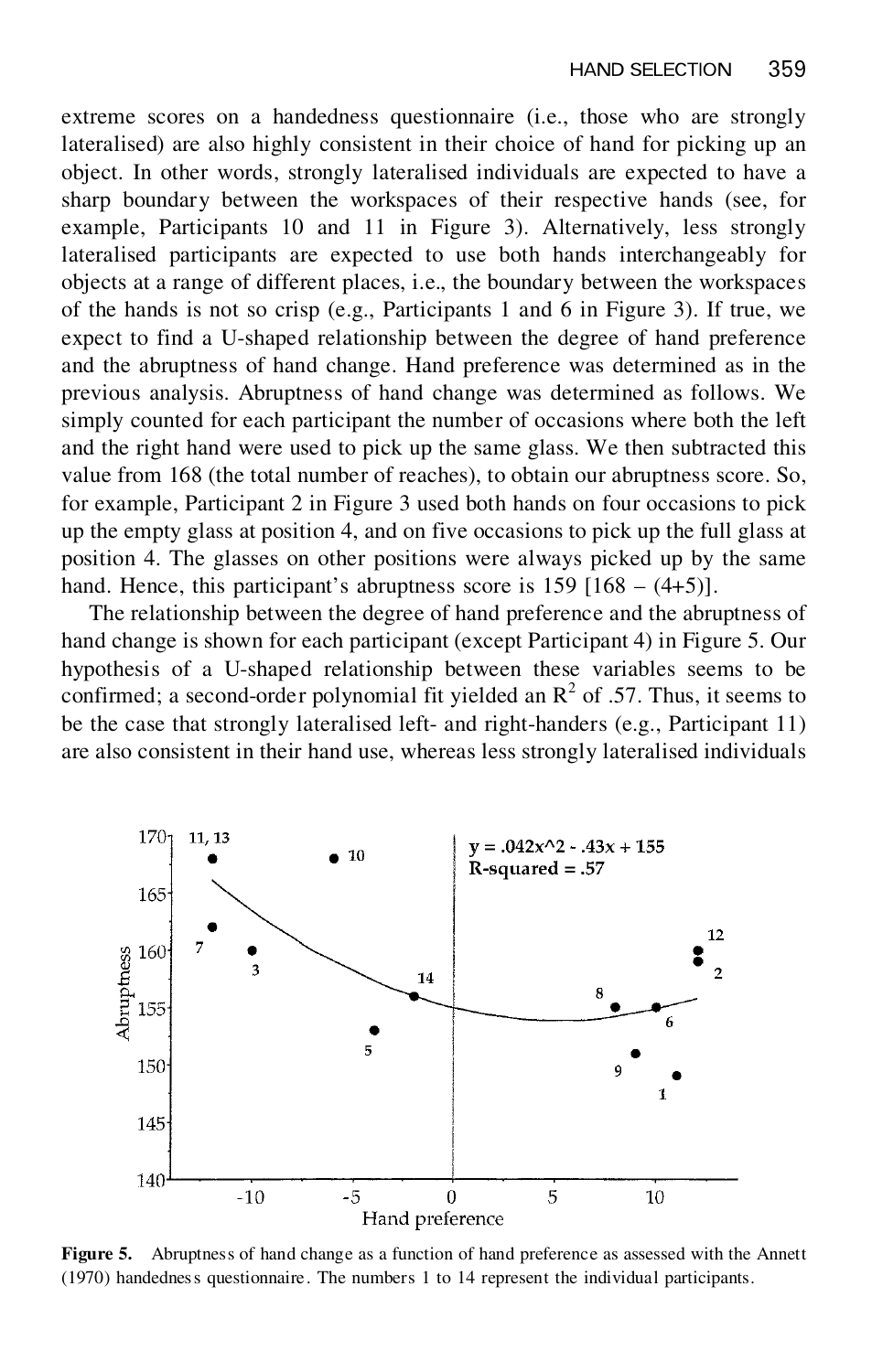(e.g., Participant 5) tend to use either hand interchangeably on a number of occasions. However, it should be noted that there is also a significant linear component in the data ( $p = .008$ ). A linear fit produced an  $R^2$  of .45. Moreover, results from a polynomial regression revealed that the second-order term was not significant. Further research is clearly needed before we can draw any firm conclusions about the relationship between hand preference and consistency of hand use.

### Kinematic analyses

*Kinematics of the forced task*. We performed ANOVAs on the movement times (MT), the acceleration times (AT), and the deceleration times (DT), using the same factors as in our hand selection analysis. Due to recording errors, the kinematic data for Participant 3 could not be analysed. There were large effects involving object location, in that the MTs, the DTs, and, to a lesser extent, the ATs tended to increase with increasing hand–object distance. For present purposes, we will only report effects involving Hand and Glass.

The ANOVA on the movement times only revealed a main effect of Glass,  $[F(1, 11) = 34.938, p < .001]$ , indicating that movements directed at a full glass took 153 ms longer than when directed at an empty glass (1059 vs 906 ms, respectively). The ANOVA on the acceleration times only revealed a main effect of Hand  $[F(1, 11) = 5.058, p < .05]$ ; there was a 13 ms advantage of the right hand over the left hand (321 vs 334 ms, respectively). Finally, for the deceleration times the main effect of Glass was significant  $[F(1, 11) = 44.53]$ ,  $p \le 0.001$ ; when the glass was full, the hand spent 724 ms decelerating, whereas when the glass was empty, the hand spent 586 ms decelerating—a 138 ms difference. Thus, as the task required more fine control as a result of having to pick up the filled glass, there was a marked increase in DT (and hence, in MT), but not in  $AT<sup>3</sup>$ . In addition, there were no significant differences involving handedness and choice of hand. However, it should be noted that both the DTs and the MTs showed a marginally significant difference between the preferred and the non-preferred hand at the .053 and the .075 level, respectively. The DTs and the MTs of the non-preferred hand were 20 ms and 15 ms longer, respectively, than those of the preferred hand.

We also performed separate ANOVAs on the DTs for the left-handers and the right-handers. The mean DTs, as a function of hand and glass, are shown in Figure 6A (right-handers), and Figure 6B (left-handers). These figures not only indicate an increase in deceleration time, but also a clear increase in DT with

<sup>&</sup>lt;sup>3</sup> Note that the added liquid not only increases the accuracy requirement, but also the weight of the glass. But we do not think that this potential confound can account for our data, because our analyses only involved the approach phase, i.e., prior to contact with the glass.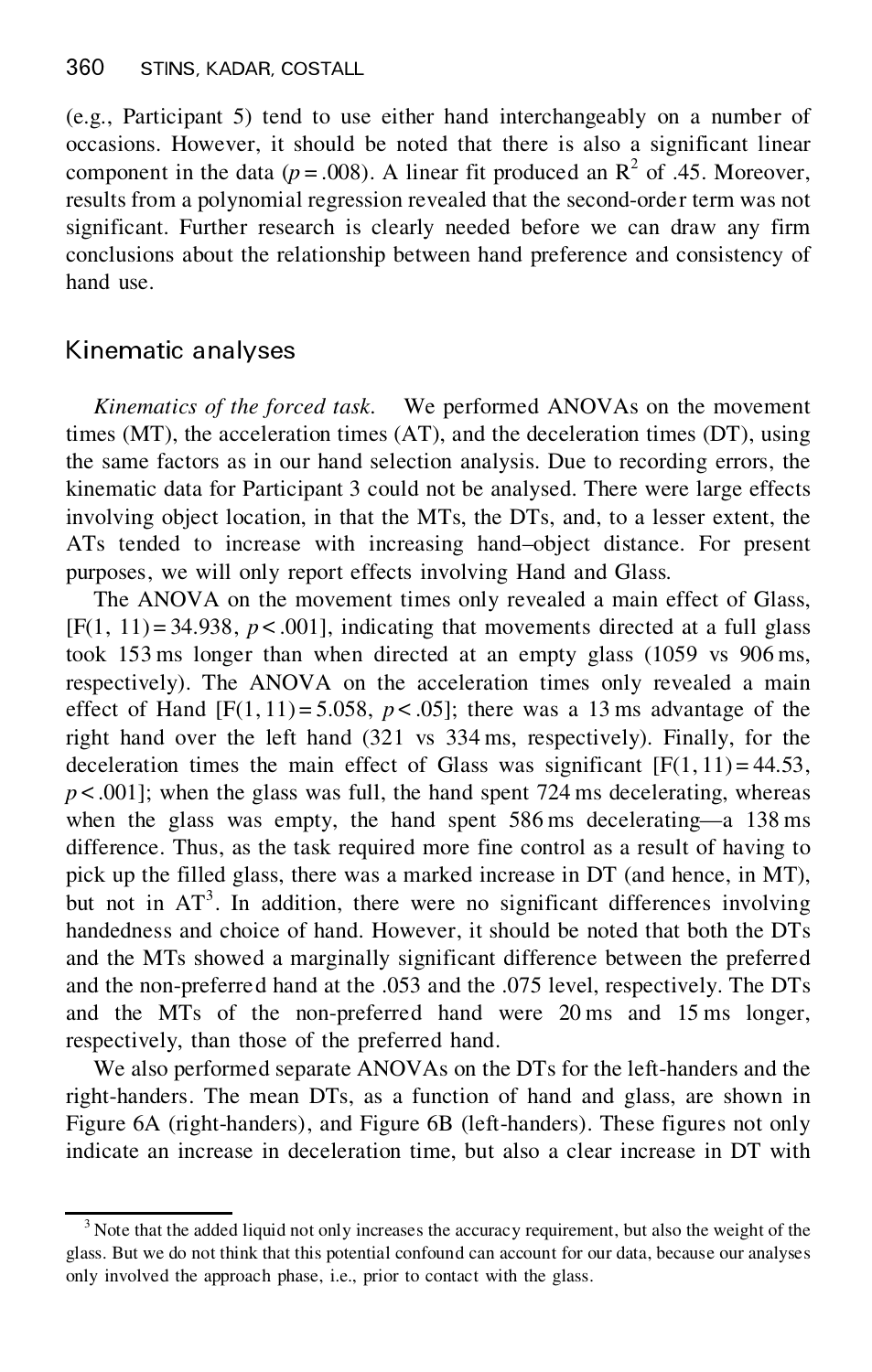

**Figure** 6. Deceleration times (in s), averaged over right-handers (A) and left-handers (B) as a function of Object Position (1–7), Hand, and Glass.

accuracy: When the glass was full the (left and right) hands spent more time in the deceleration phase than when the glass was empty. Finally, if we focus on the point where the lines cross, we see that for the right-handers this point is shifted to the left when the glass is full, and, conversely, for the left-handers it is shifted to the right when the glass is full. In other words, it seems to be the case that with increasing accuracy demands, the point where the deceleration times are equal is shifted in the direction of the non-preferred hand. But this finding was only partially confirmed by the results of the ANOVA: The crucial Hand by Glass interaction was marginally significant for the right-handers ( $p = 0.07$ ), and non-significant for the left-handers  $(F<1)$ .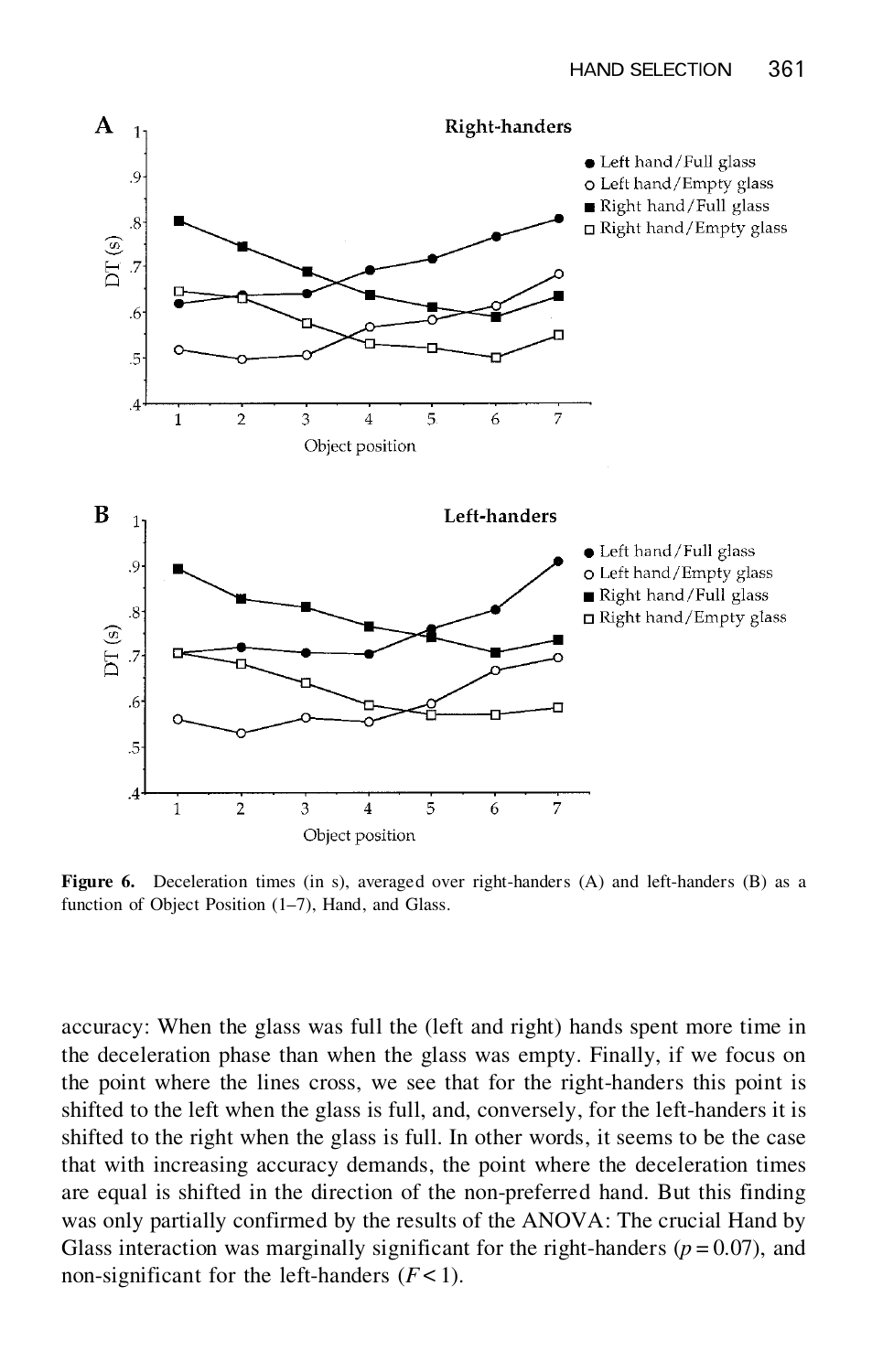*Deceleration time and the transition from preferred to non-preferred hand*. In this final analysis we tested whether choice of hand was a function of the level of accurate control that could be attained by the respective hands. To this end, we investigated the deceleration times in the vicinity of the dividing line between the workspaces of the left and the right hand. More specifically, we compared the point where the left and the right hands were used equally often in the free task with the point where the DTs of the left and right hands were of equal magnitude.



**Figure 7.** Point where each individual's hands were used equally often (50% Number of Reaches) as a function of the point where each individual's deceleration times were of equal magnitude (50% Deceleration Time), for the Empty Glass (A) and the Full Glass (B) conditions.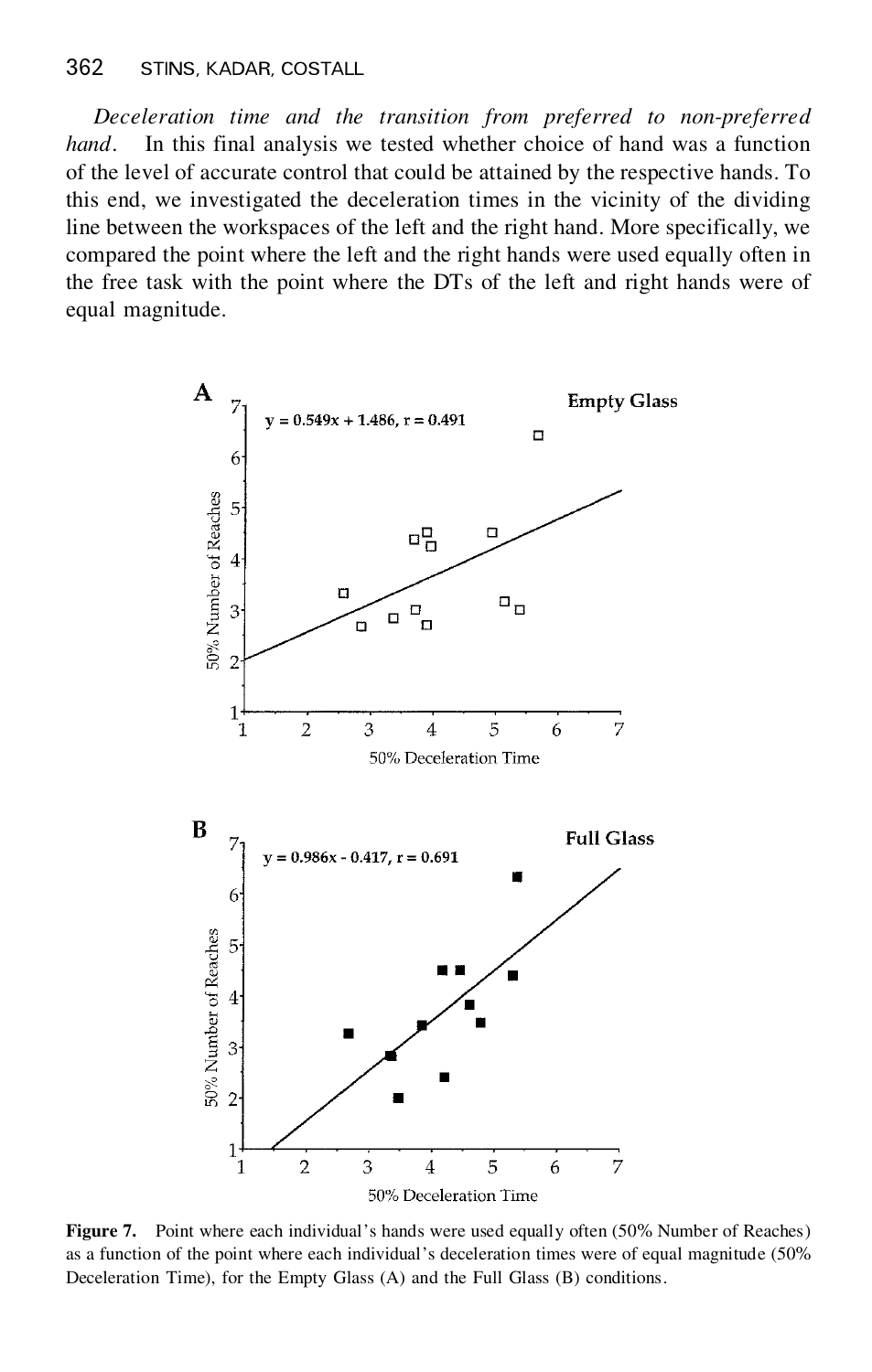The point of transition between the hands in the free task was defined as the location where each hand was used equally often. This point corresponds to the location on the individual graphs of Figure 3 where the 50% line (i.e., 6 out of 12 reaches) intersected each individual's graphs for the full and empty glass. So, for example, the 50% point for Participant 1 was 2.8 for the full glass, and 2.83 for the empty glass. The point corresponding to equal deceleration times in the forced task was determined as follows. We first identified the two consecutive glass positions where the deceleration times for the two hands switched from being greater for the non-preferred hand to being greater for the preferred hand. For example, with Participant 1, full glass, the deceleration times for the left and right hand were 667 ms and 721 ms for stimulus position 3, whereas their deceleration times were 688 ms and 592 ms for stimulus position 4. We then simply determined the intersection point between the connecting two lines, which yielded a value of 3.36 in this case.

Figure 7 shows, for both glasses and for each participant, the 50% point of the number of reaches plotted against the point where the deceleration times of the two hands were of equal magnitude (labelled ''50% Deceleration Time''). A positive relationship was found both for the empty (Figure 7A) and full (Figure 7B) glass conditions. In addition, the correlation was higher for the full glasses  $(r = .691)$  than for the empty glasses  $(r = .491)$ , although only the first correlation reached significance;  $t(10) = 3.022$ ,  $p < .05$ . This suggests that, at least in the full glass condition, choice of hand was determined by the level of accurate control that could be attained by the hands.

#### GENERAL DISCUSSION

This experiment demonstrated that choice of hand was influenced by the position of the object relative to the hands, by the actor's hand preference, and the accuracy constraint. The further away from the body midline a target object was located, the greater the probability that the ipsilateral hand was selected to pick up the object. However, the tendency to continue using a hand in the contralateral space was greater for the preferred hand than the non-preferred hand. In addition, the size of workspace of the right (left) hand was positively correlated with the "degree" of preference for the right (left) hand, as determined by the Annett (1970) handedness questionnaire. In other words, our study suggests that when people prefer a particular hand to conduct a wide range of different activities, such as writing and hammering, this hand also tends to cover a larger area to accomplish tasks that are not highly lateralised, such as picking up an object (see also Bryden et al., 1994).

We also found an effect of manipulating accuracy as a fundamental task constraint with regard to hand preference. There was a marginally significant increase in the use of the preferred hand when the accuracy demands were high (glass filled with liquid), as opposed to low (empty glass). Moreover, the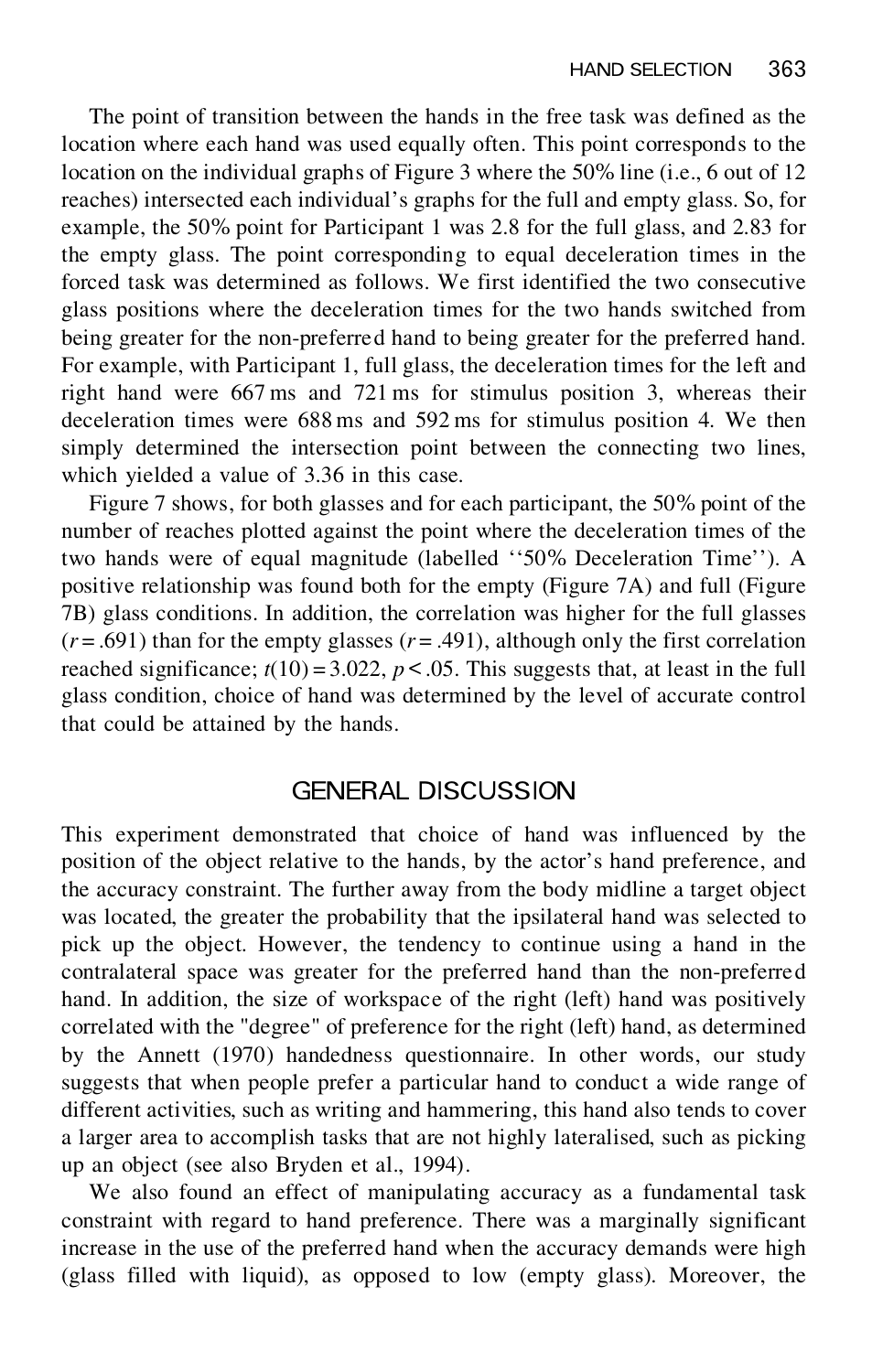condition with the empty glasses gave rise to shorter deceleration times than the condition with the filled glasses (see also Annett, Annett, Hudson, & Turner, 1979; Elliott, 1991; Steenbergen et al., 1995). Most importantly, when participants reached out to lift a liquid-filled glass, we found that the point where people shifted from using one hand to using the alternate hand correlated significantly with the point where the deceleration times of the respective hands were equal. Furthermore, there was a close coincidence between the points of transition between the preferred and non-preferred hands and the points where their deceleration times were equal.

Numerous handedness studies have tried to elucidate the relationship between hand preference and hand dominance, where the dominant hand is the hand that exhibits superior performance in terms of speed, accuracy, strength, etc. over the alternate one (Marteniuk et al., 1987; Steenbergen et al., 1995). Several other studies have attempted to address this issue by investigating tasks of different complexity. Higher task complexity is expected to require a larger area of workspace covered by the dominant hand but some findings are inconsistent (Steenhuis & Bryden, 1989; Bryden, Pryde, & Roy, 1999). At present, the exact relationship between hand preference and hand dominance is unclear (see especially Guiard, 1988, 1990). Our study, however, suggests a promising strategy to investigate this issue by demonstrating that manual asymmetry for a specific task can be measured by asymmetries in three different aspects of the performance: (a) the size of work space, (b) the degree of handedness, and (c) task dynamics. Although these behavioural measures provide different values at different scales, normally, they should be positively correlated (see Figures 4 and 7).

Given the observed relation between a kinematic variable (deceleration time) and the boundary between the workspaces of the preferred and non-preferred hands, it is tempting to seek an explanation for the shift between the use of the two hands in terms of asymmetries in biomechanical complexity of the movements. After all, as the hand moves into the contralateral space, the length and probably the form of the movement will change. Indeed, as is clear in Figure 6, there was a clear increase in deceleration times as either hand moved further from the midline into the contralateral space, but hardly any change (within the limits of our study) when operating within the ipsilateral space. Some researchers have attempted to eliminate such asymmetries in biomechanical complexity by using a semicircular rather than (as in our study) a linear layout of targets (Bryden et al., 1999). However, it is clearly impossible to eliminate these effects entirely, given that both arms are not attached to the midline but at opposite sides of the body. The semicircular arrangement may reduce but cannot eliminate the use of abdominal and back muscles. However, even when such asymmetries *are* present (as is certainly the case in our experiment), they nevertheless can have no *direct* bearing on the problem at hand, namely, *laterality*.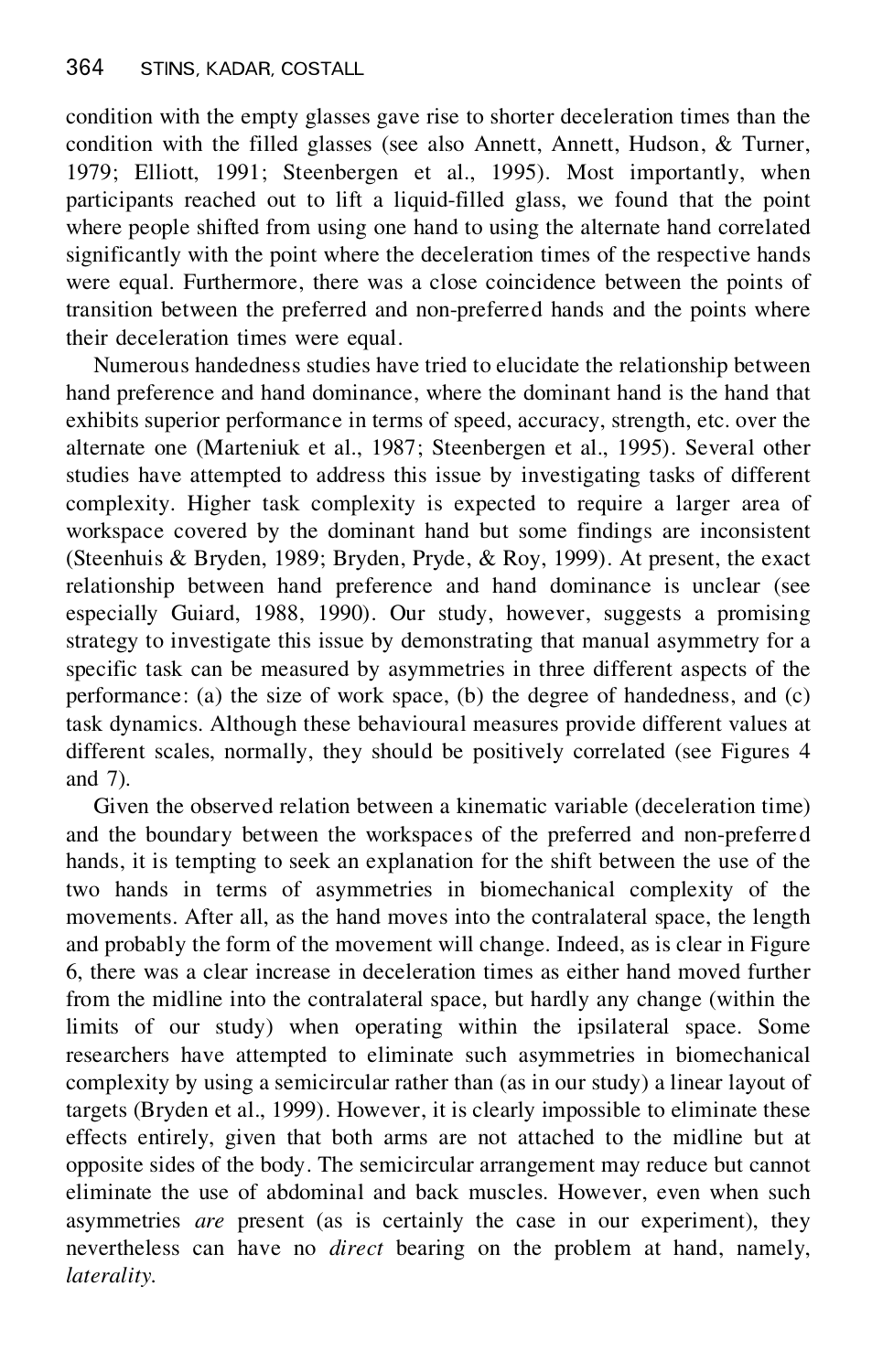Laterality is concerned with the *relation* between the two hands, and *interactions* between ''handedness'' and other variables. Now it is true that when each hand is considered in isolation, asymmetries of the kind we have been discussing exist. But considered as a bimanual task, the layout of the targets is bilaterally symmetrical and so also are the associated biomechanical constraints (reaching distance, movement of upper body, etc). Logically, factors that are symmetrical cannot explain laterality effects, as laterality by its very definition is to do with *asymmetries* between the two hands.

As we see it, an explanation of why there are asymmetries both in hand use and deceleration times needs to be sought at a deeper level, namely that addressed in studies of shifts between ''action modes'', such as those between walking and running, or in horses trotting and galloping (Hoyt & Taylor, 1981). Physiological factors including energy efficiency, such as oxygen uptake (Cruse et al. 1990; Iberall, 1990; Warren, 1983) may well differ between the preferred and non-preferred hands, but so too, we suggest, will psychological factors such as attentional demands and ''comfort'' (Kadar et al., 1991; Mark et al., 1997). As far as we are aware, such research, at least in relation to handedness, has hardly begun.

In sum, our findings imply that manual asymmetries are task-dependent and related to kinematic variables. Such asymmetries, we have argued, need to be understood in terms of asymmetries in the performance of the task. Although symmetry analysis of any task poses difficult theoretical problems for students of movement science, evidently people in their everyday activities are able to find practical solutions to these problems. Previous studies have shown that people are highly skilled perceivers of their own action capabilities, and are able to select the action mode that is most suited to perform a given task (see, for example, Warren's, 1984 stair-climbing study). And this would seem to have been the case in our study, too, as indicated by the relation between the deceleration measures obtained in the forced-choice condition, and the boundaries between the workspaces of the preferred to the non-preferred hands observed in the subsequent free-choice condition.

> Manuscript received 15 May 2000 Revised manuscript received 18 December 2000

#### **REFERENCES**

- Annett, J., Annett, M., Hudson, P.T.W., & Turner, A. (1979). The control of movement in the preferred and the non-preferred hands. *Quarterly Journal of Experimental Psychology (A)*, *31*, 641–652.
- Annett, M. (1970). A classification of hand preference by association analysis. *British Journal of Psychology*, *61*, 303–321.
- Bishop, D.V.M. (1990). *Handedness and developmental disorder*. Hove, UK: Lawrence Erlbaum Associates Ltd.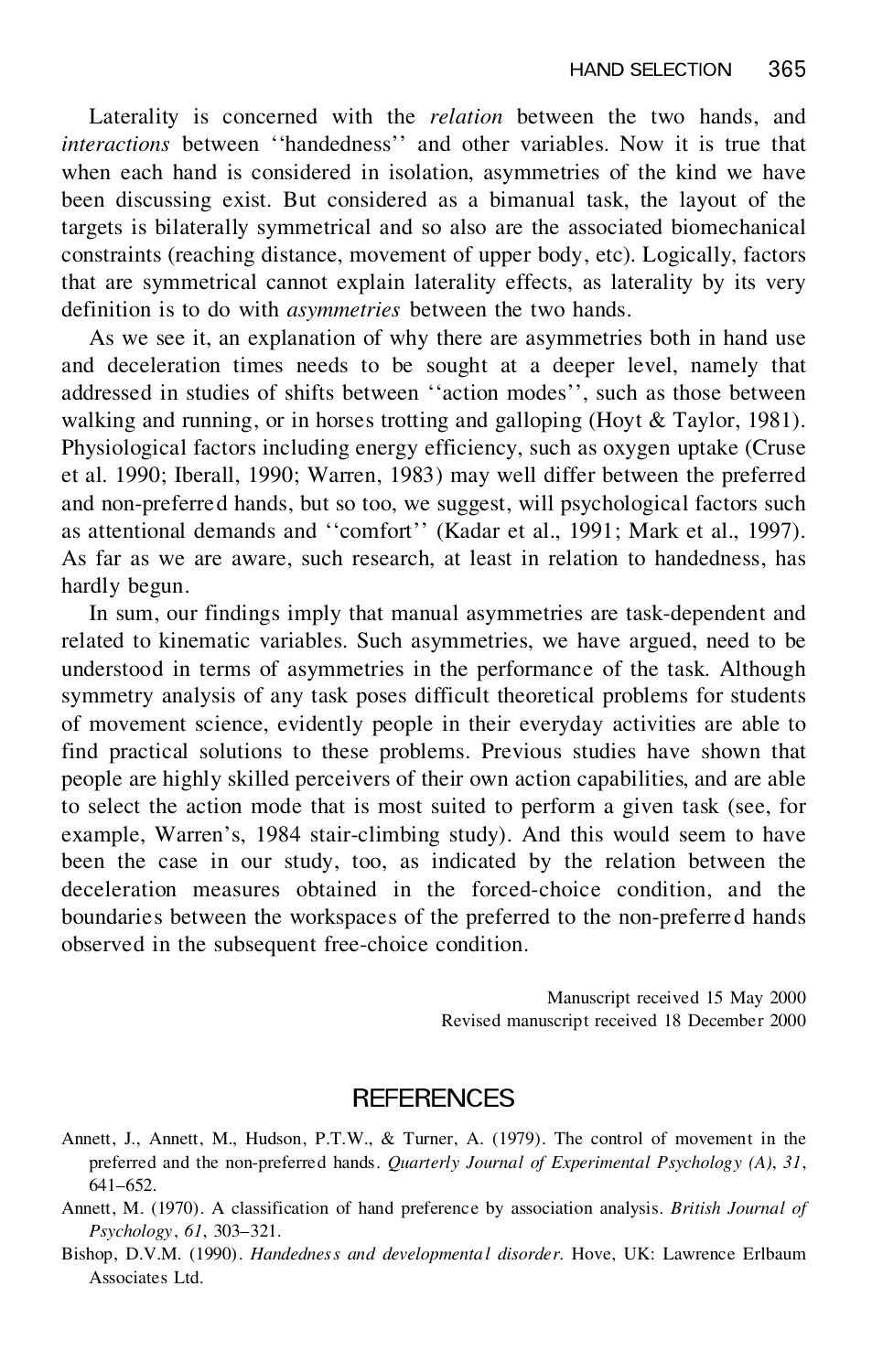- Bishop, D.V.M., Ross, V.A., Daniels, M.S., & Bright, P. (1996). The measurement of hand preference: A validation study comparing three groups of right-handers. *British Journal of Psychology*, *87*, 269–285.
- Bryden, P.J., Pryde, K.M., & Roy, E.A. (1999). Preferential reaching into hemispace: An examination of performance, preference, and task complexity. *Brain and Cognition*, *40*, 64–67.
- Bryden, P.J., & Roy, E.A. (1999). Spatial task demands affect the extent of manual asymmetries. *Laterality*, *4*, 27–37.
- Bryden, M.P., Singh, M., Steenhuis, R.E., & Clarkson, K.L. (1994). A behavioral measure of hand preference as opposed to hand skill. *Neuropsychologia*, *32*, 991–999.
- Bullock, D., & Grossberg, S. (1988). Neural dynamics of planned arm movements: Emergent invariants and speed–accuracy properties during traject formation. *Psychological Review*, *95*, 49–90.
- Calvert, G.A., & Bishop, D.V.M. (1998). Quantifying hand preference using a behavioural continuum. *Laterality*, *3*, 255–268.
- Cruse, H., Wischmeyer, E., Brüwer, M., Brockfeld, P., & Dress, A. (1990). On the cost functions for the control of the human arm movement. *Biological Cybernetics*, *62*, 519–528.
- Elliott, D. (1991). Human handedness reconsidered. *Behavioral and Brain Sciences*, *14*, 341–342.
- Gabbard, C., Rabb, C., & Gentry, V. (1998). Attentional stimuli and programming hand selection: a developmenta l perspective. *International Journal of Neuroscience*, *96*, 205–215.
- Guiard, Y. (1988). The kinematic chain as a model for human asymmetrical bimanual cooperation. In A.M. Colley & J.R. Beech (Eds.), *Cognition and action in skilled behavior* (pp. 205–228). Amsterdam: North-Holland.
- Guiard, Y. (1990). Bimanual cooperation in human motor action: A reformulation of the laterality problem. In H. Bloch & B.I. Bertenthal (Eds.), *Sensory–motor organizations and development in infancy and early childhood* (pp. 345–353). Amsterdam: North-Holland.
- Hoyt, D.F., & Taylor, C.R. (1981). Gait and the energetics of locomotion in horses. *Nature*, *292*, 239–240.
- Iberall, A. (1990). A commentary on Kugler, Turvey, Schmidt, and Rosenblum's ecological approach to motor system. *Ecological Psychology*, *2*, 275–193.
- Kadar, E.E., Flascher, O.M., Schmidt, R.C., Shaw, R.E., & Morris, T. (1991). Dimensions of comfort mode. In the *Proceedings of The Sixth International Conference on Event Perception and Action* (p. 55). Hillsdale, NJ: Lawrence Erlbaum Associates Inc.
- Mark, L.S., Nemeth, K., Gardner, D., Dainoff, M.J., Paasche, J., Duffy, M., & Grandt, K. (1997). Postural dynamics and the preferred critical boundary for visually guided reaching. *Journal of Experimental Psychology: Human Perception and Performance*, *23*, 1365–1379.
- Marteniuk, R.G., MacKenzie, C.L, Jeannerod, M., Athenes, S., & Dugas, C. (1987). Constraints on human arm movement trajectories. *Canadian Journal of Psychology*, *41*, 365–378.
- Peters, M. (1990). Phenotype in normal left-handers: An understanding of phenotype is the basis for understanding mechanism and inheritance of handedness. In S. Coren (Ed.), *Left-handedness: Behavioral implications and anamolies* (pp. 167–192). Amsterdam: North-Holland.
- Steenbergen, B., Marteniuk, R.G., & Kalbfleisch, L.E. (1995). Achieving coordination in prehension: Joint freezing and postural contributions. *Journal of Motor Behavior*, *27*, 333–348.
- Steenhuis, R.E. (1996). Hand preference and performance in skilled and unskilled activities. In D. Elliott & E.A. Roy (Eds.), *Manual asymmetries in motor performance* (pp. 123–142). Boca Raton, FL: CRC Press.
- Steenhuis, R.E., & Bryden, M.P. (1989). Different dimensions of hand preference that relate to skilled and unskilled activities. *Cortex*, *25*, 288.
- Treffner, P.J., & Turvey, M.T. (1996). Symmetry, broken symmetry, and handedness in bimanual coordination dynamics. *Experimental Brain Research*, *107*, 463–478.
- Van der Kamp, J., & Steenbergen, B. (1999). The kinematics of eating with a spoon: Bringing the food to the mouth, or the mouth to the food? *Experimental Brain Research*, *129*, 68–76.